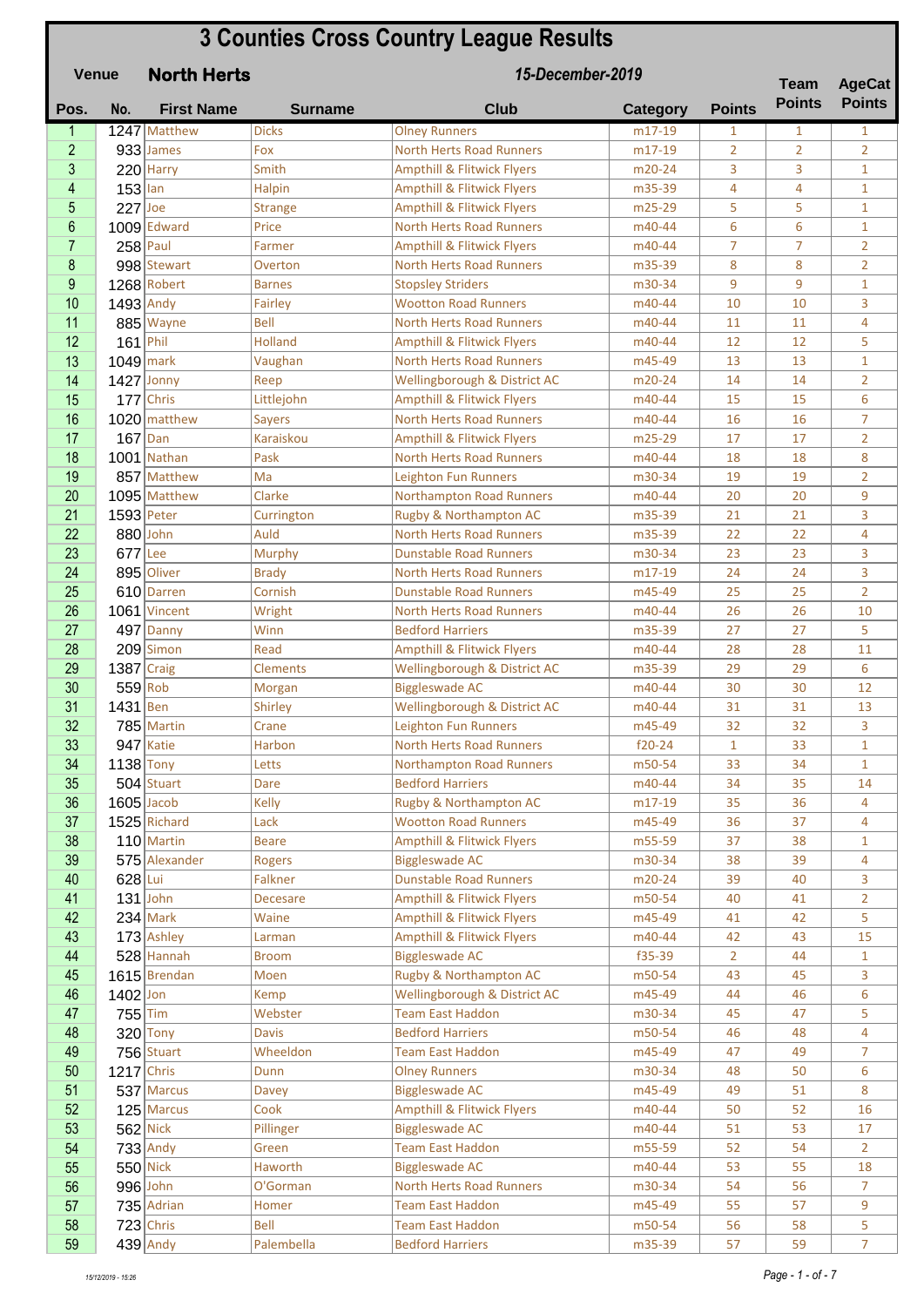|            | <b>Venue</b> | <b>North Herts</b>          | 15-December-2019         |                                                   |                  |                |               | <b>AgeCat</b>     |
|------------|--------------|-----------------------------|--------------------------|---------------------------------------------------|------------------|----------------|---------------|-------------------|
| Pos.       | No.          | <b>First Name</b>           | <b>Surname</b>           | <b>Club</b>                                       | <b>Category</b>  | <b>Points</b>  | <b>Points</b> | <b>Points</b>     |
| 60         |              | 467 Kevin                   | Shelton-Smith            | <b>Bedford Harriers</b>                           | m55-59           | 58             | 60            | 3                 |
| 61         | $1028$ Peter |                             | Sibbett                  | <b>North Herts Road Runners</b>                   | m55-59           | 59             | 61            | 4                 |
| 62         |              | $759$ Adam                  | Wright                   | <b>Team East Haddon</b>                           | m40-44           | 60             | 62            | 19                |
| 63         |              | 1312 Christine              | Lathwell                 | <b>Stopsley Striders</b>                          | f40-44           | 3              | 63            | $\mathbf{1}$      |
| 64         |              | 146 Jeremy                  | Godfrey                  | <b>Ampthill &amp; Flitwick Flyers</b>             | m30-34           | 61             | 64            | 8                 |
| 65         |              | 762 Oliver                  | <b>Munns</b>             | <b>Team East Haddon</b>                           | m20-24           | 62             | 65            | 4                 |
| 66         |              | $1389$ Peter                | Cowler                   | Wellingborough & District AC                      | m40-44           | 63             | 66            | 20                |
| 67         | $920$ lan    |                             | <b>Datlen</b>            | <b>North Herts Road Runners</b>                   | m45-49           | 64             | 67            | 10                |
| 68         |              | 158 Callum                  | <b>Harrison</b>          | <b>Ampthill &amp; Flitwick Flyers</b>             | m25-29           | 65             | 68            | 3                 |
| 69         |              | $195$ Gavin                 | Nicholson                | <b>Ampthill &amp; Flitwick Flyers</b>             | m40-44           | 66             | 69            | 21                |
| 70         | $804$ Dan    |                             | Green                    | <b>Leighton Fun Runners</b>                       | m45-49           | 67             | 70            | 11                |
| 71         |              | 1288 Philip                 | <b>Davies</b>            | <b>Stopsley Striders</b>                          | m25-29           | 68             | 71            | 4                 |
| 72         | $1235$ Dean  |                             | Sartin                   | <b>Olney Runners</b>                              | m40-44           | 69             | 72            | 22                |
| 73<br>74   |              | $678$ John                  | Murphy<br><b>Scott</b>   | <b>Dunstable Road Runners</b>                     | m50-54<br>f30-34 | 70<br>4        | 73<br>74      | 6<br>$\mathbf{1}$ |
| 75         |              | 747 Lindsay<br>$1587$ Vince | Carroll                  | <b>Team East Haddon</b><br>Rugby & Northampton AC | m50-54           | 71             | 75            | $\overline{7}$    |
| 76         |              | $1584$ Adam                 | Bebbington               | Rugby & Northampton AC                            | m17-19           | 72             | 76            | 5                 |
| 77         |              | 558 Natalie                 | Morgan                   | <b>Biggleswade AC</b>                             | f40-44           | 5              | 77            | $\overline{2}$    |
| 78         | $1299$ Gez   |                             | Fallon                   | <b>Stopsley Striders</b>                          | m45-49           | 73             | 78            | 12                |
| 79         |              | $754$ Paul                  | <b>Watts</b>             | <b>Team East Haddon</b>                           | m35-39           | 74             | 79            | 8                 |
| 80         |              | 919 James                   | <b>Dalton</b>            | <b>North Herts Road Runners</b>                   | m45-49           | 75             | 80            | 13                |
| 81         |              | $354$ David                 | Frampton                 | <b>Bedford Harriers</b>                           | m60-64           | 76             | 81            | $\mathbf{1}$      |
| 82         |              | 1208 Simon                  | Cook                     | <b>Olney Runners</b>                              | m45-49           | 77             | 82            | 14                |
| 83         | 1374 Kelly   |                             | <b>Barnett</b>           | Wellingborough & District AC                      | $f25-29$         | 6              | 83            | $\mathbf{1}$      |
| 84         | $1226$ Chris |                             | Ling                     | <b>Olney Runners</b>                              | m35-39           | 78             | 84            | 9                 |
| 85         |              | 809 Andrew                  | Heale                    | <b>Leighton Fun Runners</b>                       | m50-54           | 79             | 85            | 8                 |
| 86         |              | 520 Charlie                 | Arnold                   | <b>Biggleswade AC</b>                             | m60-64           | 80             | 86            | $\overline{2}$    |
| 87         |              | 748 Charles                 | Spencer                  | <b>Team East Haddon</b>                           | m30-34           | 81             | 87            | 9                 |
| 88         | $259$ Jim    |                             | <b>Hurford</b>           | <b>Ampthill &amp; Flitwick Flyers</b>             | m35-39           | 82             | 88            | 10                |
| 89         |              | 802 Matthew                 | Gilbert                  | <b>Leighton Fun Runners</b>                       | m40-44           | 83             | 89            | 23                |
| 90         |              | 543 Natalie                 | Garner                   | <b>Biggleswade AC</b>                             | $f25-29$         | $\overline{7}$ | 90            | $\overline{2}$    |
| 91         |              | $698$ Nikk                  | Shivlock                 | <b>Dunstable Road Runners</b>                     | m50-54           | 84             | 91            | 9                 |
| 92         | $1412$ Neil  |                             | <b>McDonald</b>          | Wellingborough & District AC                      | m55-59           | 85             | 92            | 5                 |
| 93         |              | $435$ Mark                  | Nicholson                | <b>Bedford Harriers</b>                           | m35-39           | 86             | 93            | 11                |
| 94         |              | $290$ Shaun                 | <b>Busby</b>             | <b>Bedford Harriers</b>                           | m30-34           | 87             | 94            | 10                |
| 95         |              | $1380$ Mark                 | <b>Bonham</b>            | Wellingborough & District AC                      | m50-54           | 88             | 95            | 10                |
| 96         | 1433 Lisa    |                             | Smith                    | Wellingborough & District AC                      | f35-39           | 8              | 96            | $\overline{2}$    |
| 97         | $1420$ Jon   |                             | Norton                   | Wellingborough & District AC                      | m40-44           | 89             | 97            | 24                |
| 98         |              | $842$ Chris                 | <b>Stenner</b>           | <b>Leighton Fun Runners</b>                       | m50-54           | 90             | 98            | 11                |
| 99         |              | $1417$ Martin               | <b>Newton</b>            | Wellingborough & District AC                      | m40-44           | 91             | 99            | 25                |
| 100        |              | $103$ Dave                  | Ackerley                 | <b>Ampthill &amp; Flitwick Flyers</b>             | m30-34           | 92             | 100           | 11                |
| 101        |              | $1051$ James                | Walsh                    | North Herts Road Runners                          | m50-54           | 93             | 101           | 12                |
| 102        |              | $757$ Rob                   | White                    | <b>Team East Haddon</b>                           | m55-59           | 94             | 102           | 6                 |
| 103        | $1272$ Pat   |                             | <b>Blessing</b>          | <b>Stopsley Striders</b>                          | m55-59           | 95             | 103           | $\overline{7}$    |
| 104<br>105 |              | $430$ Gary                  | McKeaveney               | <b>Bedford Harriers</b>                           | m35-39           | 96             | 104           | 12                |
| 106        | $776$ lan    | $726$ Peter                 | <b>Bisby</b><br>Chandley | Leighton Fun Runners<br><b>Team East Haddon</b>   | m45-49<br>m50-54 | 97<br>98       | 105           | 15<br>13          |
| 107        |              | $1309$ Danny                | Kelly                    | <b>Stopsley Striders</b>                          | m55-59           | 99             | 106<br>107    | 8                 |
| 108        |              | $353$ Adam                  | Foster                   | <b>Bedford Harriers</b>                           | m25-29           | 100            | 108           | 5                 |
| 109        | $226$ Ben    |                             | Stoneman                 | <b>Ampthill &amp; Flitwick Flyers</b>             | m40-44           | 101            | 109           | 26                |
| 110        | $1621$ John  |                             | Saw                      | Rugby & Northampton AC                            | m40-44           | 102            | 110           | 27                |
| 111        |              | <b>782 Mike</b>             | Clark                    | <b>Leighton Fun Runners</b>                       | m60-64           | 103            | 111           | 3                 |
| 112        |              | $407$ Sally                 | Knight                   | <b>Bedford Harriers</b>                           | f45-49           | 9              | 112           | $\mathbf{1}$      |
| 113        |              | 827 Graeme                  | Meichtry                 | Leighton Fun Runners                              | m40-44           | 104            | 113           | 28                |
| 114        |              | $408$ Stuart                | Knight                   | <b>Bedford Harriers</b>                           | m50-54           | 105            | 114           | 14                |
| 115        | $1613$ Alex  |                             | <b>McMurtrie</b>         | Rugby & Northampton AC                            | m50-54           | 106            | 115           | 15                |
| 116        |              | 182 Philip                  | Mead                     | <b>Ampthill &amp; Flitwick Flyers</b>             | m30-34           | 107            | 116           | 12                |
| 117        | $1416$ Mark  |                             | Moriarty                 | Wellingborough & District AC                      | m50-54           | 108            | 117           | 16                |
| 118        |              | $609$ Mark                  | Cornell                  | <b>Dunstable Road Runners</b>                     | m55-59           | 109            | 118           | 9                 |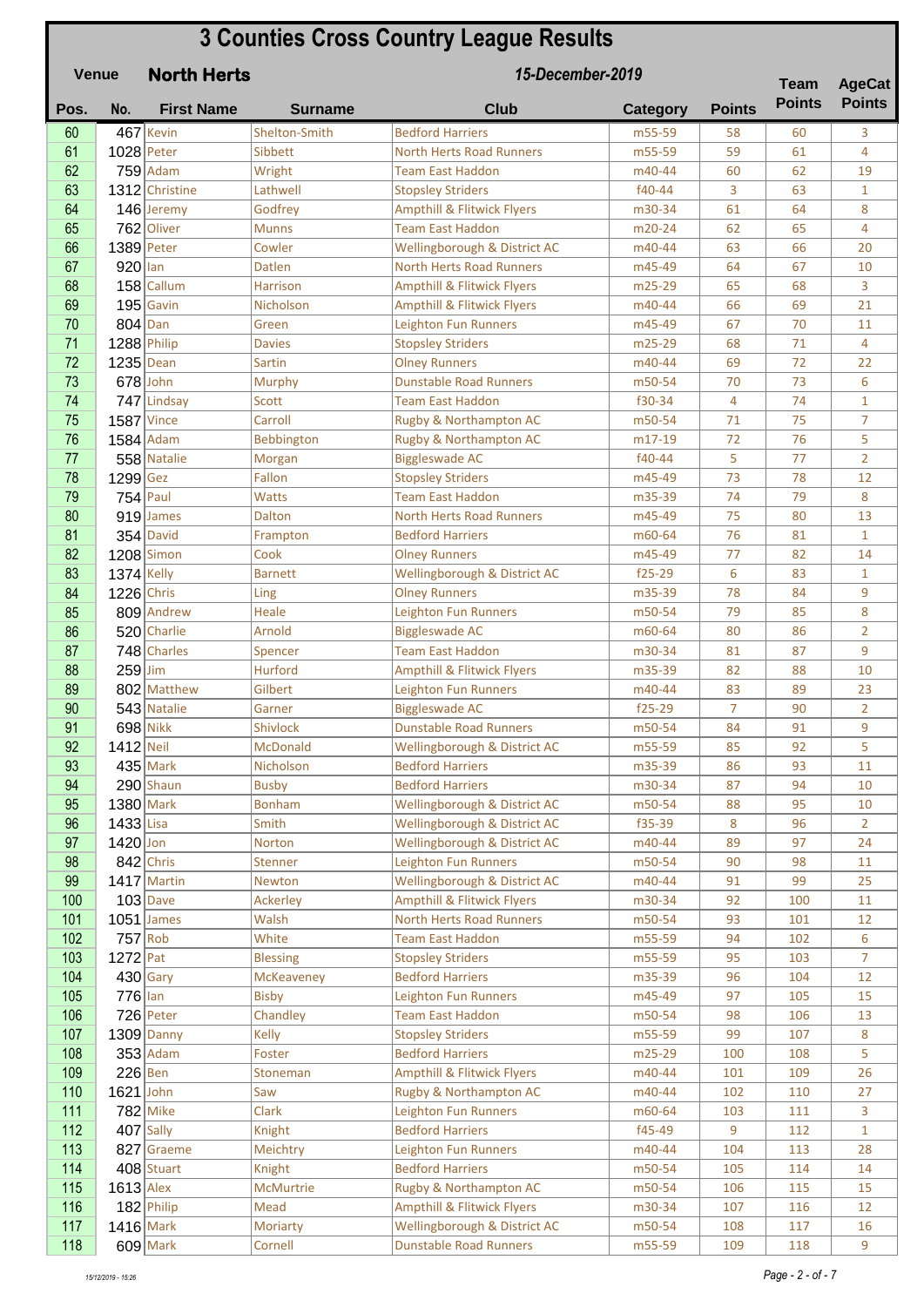|            | <b>Venue</b> | <b>North Herts</b> | 15-December-2019      |                                                                  |                  |               |               | <b>AgeCat</b>  |
|------------|--------------|--------------------|-----------------------|------------------------------------------------------------------|------------------|---------------|---------------|----------------|
| Pos.       | No.          | <b>First Name</b>  | <b>Surname</b>        | <b>Club</b>                                                      | <b>Category</b>  | <b>Points</b> | <b>Points</b> | <b>Points</b>  |
| 119        |              | 1631 Matthew       | Tilt                  | Rugby & Northampton AC                                           | m45-49           | 110           | 119           | 16             |
| 120        | $750$ Liv    |                    | Thompson              | <b>Team East Haddon</b>                                          | f35-39           | 10            | 120           | 3              |
| 121        | $242$ Abi    |                    | <b>Wells-Day</b>      | <b>Ampthill &amp; Flitwick Flyers</b>                            | $f20-24$         | 11            | 121           | $\overline{2}$ |
| 122        |              | $817$ Mark         | Kleanthous            | <b>Leighton Fun Runners</b>                                      | m55-59           | 111           | 122           | 10             |
| 123        |              | 389 Stephen        | <b>James</b>          | <b>Bedford Harriers</b>                                          | m50-54           | 112           | 123           | 17             |
| 124        | 1499 Niall   |                    | Gardiner              | <b>Wootton Road Runners</b>                                      | m40-44           | 113           | 124           | 29             |
| 125        |              | $1512$ Graham      | Hollowell             | <b>Wootton Road Runners</b>                                      | m50-54           | 114           | 125           | 18             |
| 126        |              | $870$ Paula        | <b>Adams</b>          | <b>North Herts Road Runners</b>                                  | f50-54           | 12            | 126           | $\mathbf{1}$   |
| 127        |              | $668$ Cahal        | <b>McConville</b>     | <b>Dunstable Road Runners</b>                                    | m50-54           | 115           | 127           | 19             |
| 128<br>129 | $1115$ Mark  | 806 Kevin          | Garrett<br>Hare       | <b>Northampton Road Runners</b><br>Leighton Fun Runners          | m55-59<br>m45-49 | 116<br>117    | 128<br>129    | 11<br>17       |
| 130        | $1214$ lain  |                    | <b>Dickinson</b>      | <b>Olney Runners</b>                                             | m45-49           | 118           | 130           | 18             |
| 131        | $1117$ John  |                    | Gibbins               | <b>Northampton Road Runners</b>                                  | m40-44           | 119           | 131           | 30             |
| 132        |              | 1426 Andrew        | Redden                | Wellingborough & District AC                                     | m35-39           | 120           | 132           | 13             |
| 133        | 1282 John    |                    | Chapman               | <b>Stopsley Striders</b>                                         | m60-64           | 121           | 133           | 4              |
| 134        | $1174$ Dave  |                    | Whatton               | <b>Northampton Road Runners</b>                                  | m55-59           | 122           | 134           | 12             |
| 135        | 1637 Lee     |                    | Woodward              | Rugby & Northampton AC                                           | m50-54           | 123           | 135           | 20             |
| 136        |              | $104$ Jess         | Anstee                | <b>Ampthill &amp; Flitwick Flyers</b>                            | f35-39           | 13            | 136           | 4              |
| 137        |              | 1215 Stephen       | <b>Dicks</b>          | <b>Olney Runners</b>                                             | m45-49           | 124           | 137           | 19             |
| 138        |              | $381$ Dave         | Holt                  | <b>Bedford Harriers</b>                                          | m60-64           | 125           | 138           | 5              |
| 139        |              | 695 Becks          | <b>Sharpe</b>         | <b>Dunstable Road Runners</b>                                    | f30-34           | 14            | 139           | $\overline{2}$ |
| 140        |              | $1278$ Peter       | <b>Brown</b>          | <b>Stopsley Striders</b>                                         | m35-39           | 126           | 140           | 14             |
| 141        |              | $411$ Jason        | Lake                  | <b>Bedford Harriers</b>                                          | m50-54           | 127           | 141           | 21             |
| 142        |              | 853 Rosie          | <b>Booth</b>          | Leighton Fun Runners                                             | f40-44           | 15            | 142           | 3              |
| 143        |              | 844 Andrew         | <b>Stocks</b>         | <b>Leighton Fun Runners</b>                                      | m45-49           | 128           | 143           | 20             |
| 144        |              | 1041 Caroline      | Thrussell             | <b>North Herts Road Runners</b>                                  | f55-59           | 16            | 144           | $\mathbf{1}$   |
| 145        | $778$ Jim    |                    | <b>Buttleman</b>      | <b>Leighton Fun Runners</b>                                      | m55-59           | 129           | 145           | 13             |
| 146        |              | $276$ Tony         | <b>Barnes</b>         | <b>Bedford Harriers</b>                                          | m55-59           | 130           | 146           | 14             |
| 147        |              | 1403 Louise        | <b>Kemp</b>           | Wellingborough & District AC                                     | f40-44           | 17            | 147           | 4              |
| 148        |              | $307$ Mark         | <b>Clements</b>       | <b>Bedford Harriers</b>                                          | m35-39           | 131           | 148           | 15             |
| 149        |              | 897 Steve          | <b>Brenton</b>        | <b>North Herts Road Runners</b>                                  | m35-39           | 132           | 149           | 16             |
| 150<br>151 | $1070$ lan   | $715$ Frances      | Wynn<br><b>Harvey</b> | <b>Dunstable Road Runners</b><br><b>North Herts Road Runners</b> | f35-39<br>m35-39 | 18<br>133     | 150<br>151    | 5<br>17        |
| 152        |              | $568$ John         | Stott                 | <b>Biggleswade AC</b>                                            | m50-54           | 134           | 152           | 22             |
| 153        |              | $169$ Jamie        | <b>Keane</b>          | <b>Ampthill &amp; Flitwick Flyers</b>                            | m30-34           | 135           | 153           | 13             |
| 154        |              | 719 Wesley         | Thorne                | <b>Dunstable Road Runners</b>                                    | m40-44           | 136           | 154           | 31             |
| 155        | $102$ Jo     |                    | Aatkar                | <b>Ampthill &amp; Flitwick Flyers</b>                            | f50-54           | 19            | 155           | $\overline{2}$ |
| 156        |              | $115$ Mark         | <b>Billington</b>     | <b>Ampthill &amp; Flitwick Flyers</b>                            | m55-59           | 137           | 156           | 15             |
| 157        |              | $337$ Frank        | Esaw                  | <b>Bedford Harriers</b>                                          | m70-74           | 138           | 157           | $\mathbf{1}$   |
| 158        |              | 1324 Charles       | <b>Nelis</b>          | <b>Stopsley Striders</b>                                         | m50-54           | 139           | 158           | 23             |
| 159        | $812$ Zoe    |                    | Illingworth           | Leighton Fun Runners                                             | f45-49           | 20            | 159           | $\overline{2}$ |
| 160        | $241$ Lisa   |                    | Wells                 | <b>Ampthill &amp; Flitwick Flyers</b>                            | f50-54           | 21            | 160           | 3              |
| 161        |              | $1321$ Shaun       | Mutter                | <b>Stopsley Striders</b>                                         | m30-34           | 140           | 161           | 14             |
| 162        |              | $1048$ Andrew      | Underhill             | North Herts Road Runners                                         | m40-44           | 141           | 162           | 32             |
| 163        |              | $1062$ Edwin       | Smith                 | North Herts Road Runners                                         | m30-34           | 142           | 163           | 15             |
| 164        | $1438$ Mark  |                    | <b>Viccars</b>        | Wellingborough & District AC                                     | m55-59           | 143           | 164           | 16             |
| 165        |              | 1218 Matthew       | Fox                   | <b>Olney Runners</b>                                             | m50-54           | 144           | 165           | 24             |
| 166        |              | 1242 Stephanie     | Potter                | <b>Olney Runners</b>                                             | f35-39           | 22            | 166           | 6              |
| 167<br>168 | $235$ Jon    | $899$ mike         | <b>Bullock</b>        | North Herts Road Runners                                         | m45-49           | 145           | 167           | 21<br>17       |
| 169        |              | 553 Richard        | Walker<br>Hill        | <b>Ampthill &amp; Flitwick Flyers</b><br><b>Biggleswade AC</b>   | m55-59<br>m50-54 | 146<br>147    | 168<br>169    | 25             |
| 170        |              | 461 Claire         | Rulton                | <b>Bedford Harriers</b>                                          | f40-44           | 23            | 170           | 5              |
| 171        |              | $488$ Rob          | <b>Walls</b>          | <b>Bedford Harriers</b>                                          | m60-64           | 148           | 171           | 6              |
| 172        |              | $745$ Sarah        | Ryder                 | <b>Team East Haddon</b>                                          | f30-34           | 24            | 172           | 3              |
| 173        | 1395 Alan    |                    | Griffiths             | Wellingborough & District AC                                     | m50-54           | 149           | 173           | 26             |
| 174        |              | 910 Andrew         | Coates                | <b>North Herts Road Runners</b>                                  | m40-44           | 150           | 174           | 33             |
| 175        | $1172$ Alan  |                    | Wadsworth             | <b>Northampton Road Runners</b>                                  | m35-39           | 151           | 175           | 18             |
| 176        |              | $372$ Nora         | <b>Haggart</b>        | <b>Bedford Harriers</b>                                          | f60-64           | 25            | 176           | $\mathbf{1}$   |
| 177        |              | $823$ Emily        | McClelland            | Leighton Fun Runners                                             | f30-34           | 26            | 177           | $\overline{4}$ |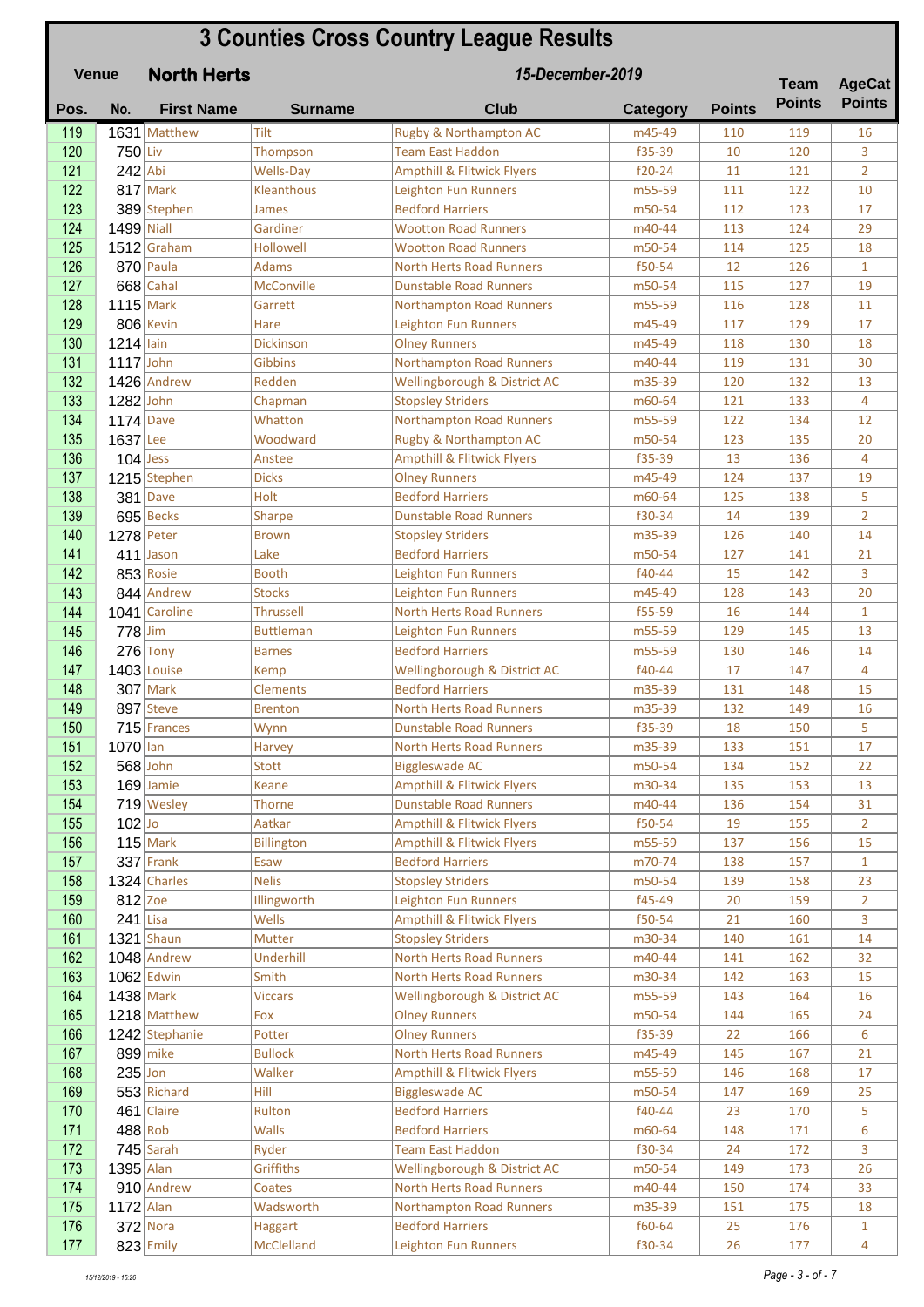|            | <b>3 Counties Cross Country League Results</b><br>15-December-2019<br><b>Venue</b><br><b>North Herts</b> |                             |                                |                                                                |                  |               | <b>Team</b>   | <b>AgeCat</b>                    |
|------------|----------------------------------------------------------------------------------------------------------|-----------------------------|--------------------------------|----------------------------------------------------------------|------------------|---------------|---------------|----------------------------------|
| Pos.       | No.                                                                                                      | <b>First Name</b>           | <b>Surname</b>                 | <b>Club</b>                                                    | <b>Category</b>  | <b>Points</b> | <b>Points</b> | <b>Points</b>                    |
| 178        | $1094$ Matt                                                                                              |                             | <b>Bushell</b>                 | <b>Northampton Road Runners</b>                                | m40-44           | 152           | 178           | 34                               |
| 179        |                                                                                                          | 1514 Frances                | Hooper                         | <b>Wootton Road Runners</b>                                    | f40-44           | 27            | 179           | 6                                |
| 180        |                                                                                                          | 707 Teresa                  | Warren                         | <b>Dunstable Road Runners</b>                                  | f50-54           | 28            | 180           | 4                                |
| 181        |                                                                                                          | $106$ Andy                  | Atherton                       | <b>Ampthill &amp; Flitwick Flyers</b>                          | m55-59           | 153           | 181           | 18                               |
| 182        |                                                                                                          | $128$ Paul                  | Court                          | <b>Ampthill &amp; Flitwick Flyers</b>                          | m45-49           | 154           | 182           | 22                               |
| 183<br>184 | $484$ Bev                                                                                                | $1415$ Emma                 | Moore                          | Wellingborough & District AC                                   | f35-39           | 29<br>30      | 183           | $\overline{7}$<br>$\overline{2}$ |
| 185        |                                                                                                          | 443 Michael                 | <b>Tredget</b><br><b>Parks</b> | <b>Bedford Harriers</b><br><b>Bedford Harriers</b>             | f55-59<br>m50-54 | 155           | 184<br>185    | 27                               |
| 186        |                                                                                                          | 912 Stuart                  | Cocks                          | <b>North Herts Road Runners</b>                                | m40-44           | 156           | 186           | 35                               |
| 187        |                                                                                                          | $716$ James                 | Young                          | <b>Dunstable Road Runners</b>                                  | m20-24           | 157           | 187           | 5                                |
| 188        | $1225$ Mary                                                                                              |                             | Jones                          | <b>Olney Runners</b>                                           | f45-49           | 31            | 188           | 3                                |
| 189        |                                                                                                          | 665 Steven                  | Mcallister                     | <b>Dunstable Road Runners</b>                                  | m35-39           | 158           | 189           | 19                               |
| 190        | 1238 Phil                                                                                                |                             | Shrimpton                      | <b>Olney Runners</b>                                           | m50-54           | 159           | 190           | 28                               |
| 191        | $1630$ Sally                                                                                             |                             | Tilt                           | Rugby & Northampton AC                                         | f45-49           | 32            | 191           | 4                                |
| 192        |                                                                                                          | 457 Andrew                  | Robertson                      | <b>Bedford Harriers</b>                                        | m60-64           | 160           | 192           | 7                                |
| 193        |                                                                                                          | $1392$ Helen                | Etherington                    | Wellingborough & District AC                                   | f35-39           | 33            | 193           | 8                                |
| 194        |                                                                                                          | 350 Lawrence                | Folley                         | <b>Bedford Harriers</b>                                        | m60-64           | 161           | 194           | 8                                |
| 195        | $1088$ Dave                                                                                              |                             | Blackburn                      | <b>Northampton Road Runners</b>                                | m60-64           | 162           | 195           | 9                                |
| 196        |                                                                                                          | $1339$ Sanjay               | Roy                            | <b>Stopsley Striders</b>                                       | m35-39           | 163           | 196           | 20                               |
| 197        | 1531 Janet                                                                                               |                             | Mitchell                       | <b>Wootton Road Runners</b>                                    | f55-59           | 34            | 197           | 3                                |
| 198        | 1340 John                                                                                                |                             | Ryan                           | <b>Stopsley Striders</b>                                       | m55-59           | 164           | 198           | 19                               |
| 199        |                                                                                                          | 1016 Andrew                 | Robson                         | <b>North Herts Road Runners</b>                                | m50-54           | 165           | 199           | 29                               |
| 200        |                                                                                                          | $634$ Ruth                  | Grint                          | <b>Dunstable Road Runners</b>                                  | f50-54           | 35            | 200           | 5                                |
| 201        |                                                                                                          | $165$ Richie                | Jones                          | <b>Ampthill &amp; Flitwick Flyers</b>                          | m55-59           | 166           | 201           | 20                               |
| 202<br>203 |                                                                                                          | 105 Caroline<br>$542$ Paula | Armstrong<br>Frost             | <b>Ampthill &amp; Flitwick Flyers</b><br><b>Biggleswade AC</b> | f45-49<br>f35-39 | 36<br>37      | 202<br>203    | 5<br>9                           |
| 204        |                                                                                                          | 946 Helen                   | Harbon                         | <b>North Herts Road Runners</b>                                | $f25-29$         | 38            | 204           | 3                                |
| 205        |                                                                                                          | $1592$ Angela               | Copson                         | Rugby & Northampton AC                                         | f70-74           | 39            | 205           | $\mathbf{1}$                     |
| 206        |                                                                                                          | 118 Warwick                 | <b>Browning</b>                | <b>Ampthill &amp; Flitwick Flyers</b>                          | m60-64           | 167           | 206           | 10                               |
| 207        |                                                                                                          | $1243$ Donna                | <b>Evans</b>                   | <b>Olney Runners</b>                                           | f40-44           | 40            | 207           | 7                                |
| 208        |                                                                                                          | $1227$ Roger                | Mann                           | <b>Olney Runners</b>                                           | m60-64           | 168           | 208           | 11                               |
| 209        |                                                                                                          | $549$ Neil                  | <b>Harvey</b>                  | <b>Biggleswade AC</b>                                          | m55-59           | 169           | 209           | 21                               |
| 210        |                                                                                                          | $721$ Sarah                 | Ashcroft                       | <b>Team East Haddon</b>                                        | f30-34           | 41            | 210           | 5                                |
| 211        | $1308$ Paul                                                                                              |                             | <b>Keech</b>                   | <b>Stopsley Striders</b>                                       | m60-64           | 170           | 211           | 12                               |
| 212        |                                                                                                          | $1055$ Richard              | Webber                         | <b>North Herts Road Runners</b>                                | m50-54           | 171           | 212           | 30                               |
| 213        |                                                                                                          | $342$ Peter                 | Fadden                         | <b>Bedford Harriers</b>                                        | m20-24           | 172           | 213           | 6                                |
| 214        |                                                                                                          | $1530$ James                | Meade                          | <b>Wootton Road Runners</b>                                    | m45-49           | 173           | 214           | 23                               |
| 215        |                                                                                                          | 1335 Stewart                | Read                           | <b>Stopsley Striders</b>                                       | m45-49           | 174           | 215           | 24                               |
| 216        |                                                                                                          | 687 Clifford                | Punter                         | <b>Dunstable Road Runners</b>                                  | m55-59           | 175           | 216           | 22                               |
| 217        |                                                                                                          | $180$ Megan                 | McCreadie                      | <b>Ampthill &amp; Flitwick Flyers</b>                          | $f25-29$         | 42            | 217           | 4                                |
| 218        |                                                                                                          | 1439 Natasha                | Wain                           | Wellingborough & District AC                                   | f45-49           | 43            | 218           | 6                                |
| 219<br>220 | $403$ Viv                                                                                                | $1155$ Steve                | Prior<br>Kilgour               | <b>Northampton Road Runners</b><br><b>Bedford Harriers</b>     | m55-59<br>f55-59 | 176<br>44     | 219<br>220    | 23<br>4                          |
| 221        |                                                                                                          | $908$ Grace                 | Cleary                         | <b>North Herts Road Runners</b>                                | f30-34           | 45            | 221           | 6                                |
| 222        |                                                                                                          | 470 Ronnie                  | Singleton-Lawley               | <b>Bedford Harriers</b>                                        | f55-59           | 46            | 222           | 5                                |
| 223        |                                                                                                          | $995$ Lucy                  | O'Connor                       | <b>North Herts Road Runners</b>                                | f55-59           | 47            | 223           | 6                                |
| 224        | $1418$ Tom                                                                                               |                             | <b>Newton</b>                  | Wellingborough & District AC                                   | m60-64           | 177           | 224           | 13                               |
| 225        |                                                                                                          | $264$ Terry                 | <b>McHugh</b>                  | <b>Ampthill &amp; Flitwick Flyers</b>                          | m60-64           | 178           | 225           | 14                               |
| 226        |                                                                                                          | 1386 Mark                   | Cheadle                        | Wellingborough & District AC                                   | m40-44           | 179           | 226           | 36                               |
| 227        |                                                                                                          | 660 Robert                  | Lee                            | <b>Dunstable Road Runners</b>                                  | m40-44           | 180           | 227           | 37                               |
| 228        |                                                                                                          | $516$ Keith                 | Gray                           | <b>Bedford Harriers</b>                                        | m55-59           | 181           | 228           | 24                               |
| 229        |                                                                                                          | 1523 Michael                | Kendall                        | <b>Wootton Road Runners</b>                                    | m60-64           | 182           | 229           | 15                               |
| 230        |                                                                                                          | $836$ Tam                   | Quinn                          | Leighton Fun Runners                                           | m55-59           | 183           | 230           | 25                               |
| 231        |                                                                                                          | 1295 Andrew                 | Durrant                        | <b>Stopsley Striders</b>                                       | m60-64           | 184           | 231           | 16                               |
| 232        |                                                                                                          | 145 Caroline                | Gilby                          | <b>Ampthill &amp; Flitwick Flyers</b>                          | f55-59           | 48            | 232           | $\overline{7}$                   |
| 233        |                                                                                                          | 416 Laurene                 | Lee                            | <b>Bedford Harriers</b>                                        | f40-44           | 49            | 233           | 8                                |
| 234        | $1437$ Guy                                                                                               |                             | <b>Travers</b>                 | Wellingborough & District AC                                   | m45-49           | 185           | 234           | 25                               |
| 235        |                                                                                                          | $1058$ Adam                 | Wilson                         | <b>North Herts Road Runners</b>                                | m45-49           | 186           | 235           | 26                               |
| 236        |                                                                                                          | 854 Doubeck                 | Levick                         | <b>Leighton Fun Runners</b>                                    | f40-44           | 50            | 236           | 9                                |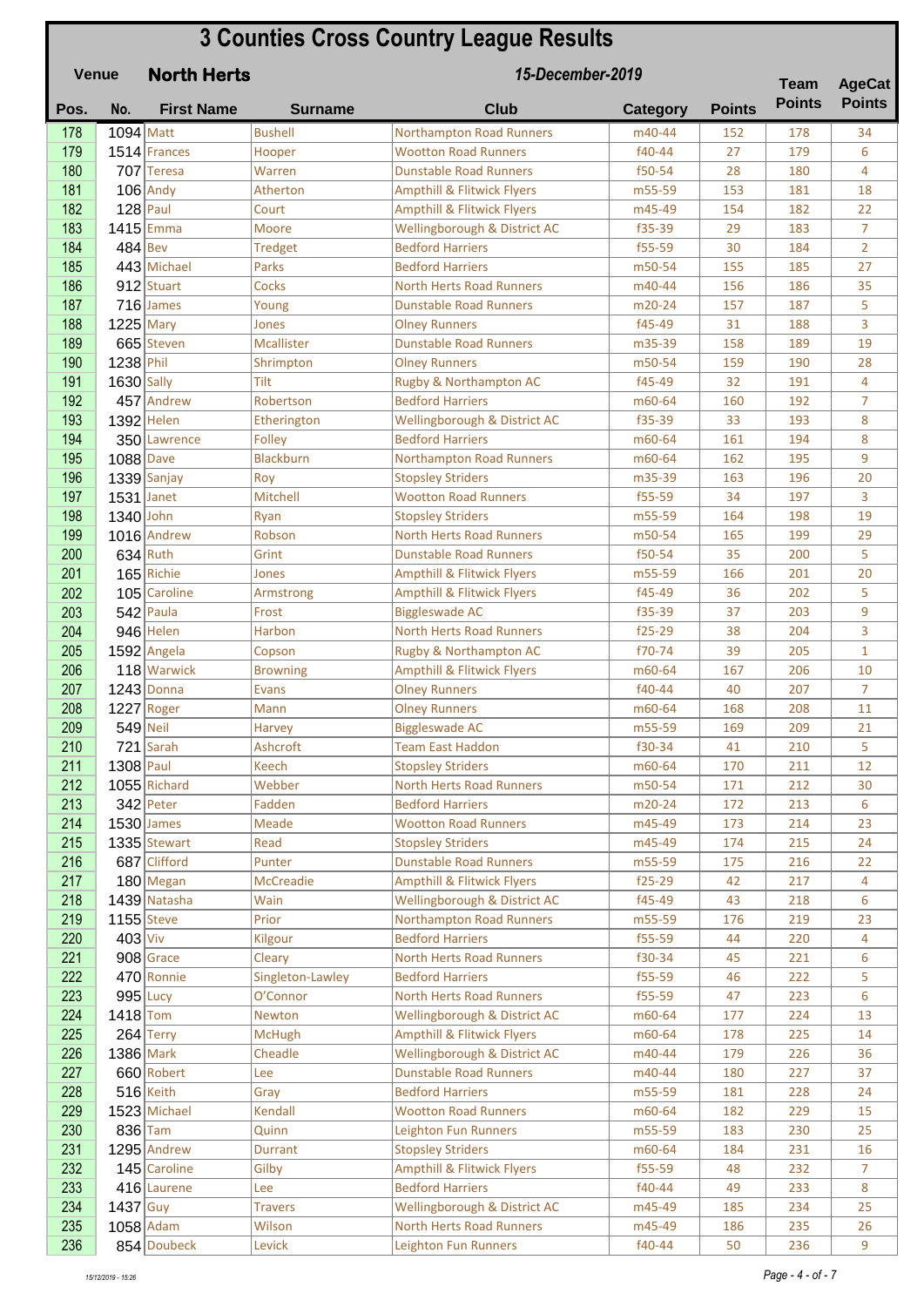| <b>3 Counties Cross Country League Results</b><br>15-December-2019<br><b>Venue</b><br><b>North Herts</b> |              |                           |                          |                                                          |                  |               |                              |                                |
|----------------------------------------------------------------------------------------------------------|--------------|---------------------------|--------------------------|----------------------------------------------------------|------------------|---------------|------------------------------|--------------------------------|
| Pos.                                                                                                     | No.          | <b>First Name</b>         | <b>Surname</b>           | <b>Club</b>                                              | Category         | <b>Points</b> | <b>Team</b><br><b>Points</b> | <b>AgeCat</b><br><b>Points</b> |
| 237                                                                                                      |              | 659 Christina             | Lawrence                 | <b>Dunstable Road Runners</b>                            | f35-39           | 51            | 237                          | 10                             |
| 238                                                                                                      |              | 1635 Catherine            | Williams                 | Rugby & Northampton AC                                   | f55-59           | 52            | 238                          | 8                              |
| 239                                                                                                      |              | 396 Kirsty                | Jones                    | <b>Bedford Harriers</b>                                  | f40-44           | 53            | 239                          | 10                             |
| 240                                                                                                      |              | 1236 Helen                | Sartin                   | <b>Olney Runners</b>                                     | f45-49           | 54            | 240                          | $\overline{7}$                 |
| 241                                                                                                      |              | 1025 Angeliki             | Shearstone-Strathopoulou | North Herts Road Runners                                 | f40-44           | 55            | 241                          | 11                             |
| 242                                                                                                      |              | 831 Stephen               | Moore                    | <b>Leighton Fun Runners</b>                              | m55-59           | 187           | 242                          | 26                             |
| 243                                                                                                      |              | 441 Justin                | Parker                   | <b>Bedford Harriers</b>                                  | m40-44           | 188           | 243                          | 38                             |
| 244                                                                                                      |              | 397 Oliver                | Jones                    | <b>Bedford Harriers</b>                                  | m40-44           | 189           | 244                          | 39                             |
| 245                                                                                                      |              | $392$ Tony                | Jones                    | <b>Bedford Harriers</b>                                  | m55-59           | 190           | 245                          | 27                             |
| 246                                                                                                      | $1305$ Peta  |                           | Hendry                   | <b>Stopsley Striders</b>                                 | f50-54           | 56            | 246                          | 6                              |
| 247                                                                                                      |              | $456$ Karen               | Robertson                | <b>Bedford Harriers</b>                                  | f55-59           | 57            | 247                          | 9                              |
| 248                                                                                                      |              | $338$ Chris               | Fadden                   | <b>Bedford Harriers</b>                                  | m55-59           | 191           | 248                          | 28                             |
| 249                                                                                                      | 1562 Kay     |                           | <b>Duffy</b>             | <b>Wootton Road Runners</b>                              | f40-44           | 58            | 249                          | 12                             |
| 250                                                                                                      |              | $132$ Zoey                | <b>Didlick</b>           | <b>Ampthill &amp; Flitwick Flyers</b>                    | f40-44           | 59            | 250                          | 13                             |
| 251                                                                                                      |              | $1228$ Sarah              | <b>McAuliffe</b>         | <b>Olney Runners</b>                                     | f30-34           | 60            | 251                          | $\overline{7}$                 |
| 252                                                                                                      |              | 638 Owen                  | Hendry                   | <b>Dunstable Road Runners</b>                            | m45-49           | 192           | 252                          | 27                             |
| 253                                                                                                      |              | 360 Stephen               | Gale                     | <b>Bedford Harriers</b>                                  | m55-59           | 193           | 253                          | 29                             |
| 254                                                                                                      |              | $483$ Mark                | <b>Tinkler</b>           | <b>Bedford Harriers</b>                                  | m60-64           | 194           | 254                          | 17                             |
| 255                                                                                                      |              | $688$ Tara                | Quinn                    | <b>Dunstable Road Runners</b>                            | f40-44           | 61            | 255                          | 14                             |
| 256                                                                                                      |              | 635 Johanna               | <b>Hadley</b>            | <b>Dunstable Road Runners</b>                            | f35-39           | 62            | 256                          | 11                             |
| 257                                                                                                      |              | $972$ Susan               | mansfield                | <b>North Herts Road Runners</b>                          | f45-49           | 63            | 257                          | 8                              |
| 258                                                                                                      |              | 680 Tracey                | Palmer                   | <b>Dunstable Road Runners</b>                            | f45-49           | 64            | 258                          | 9                              |
| 259                                                                                                      |              | 829 Steve                 | <b>Molyneaux</b>         | Leighton Fun Runners                                     | m50-54           | 195           | 259                          | 31                             |
| 260                                                                                                      |              | 1346 Barbora              | Uhrokova                 | <b>Stopsley Striders</b>                                 | f30-34           | 65            | 260                          | 8                              |
| 261                                                                                                      |              | $922$ Karen               | Dodsworth                | <b>North Herts Road Runners</b>                          | f55-59           | 66            | 261                          | 10                             |
| 262<br>263                                                                                               | $1050$ Sue   | 539 Jennie                | Vaughan                  | <b>North Herts Road Runners</b><br><b>Biggleswade AC</b> | f50-54<br>f50-54 | 67<br>68      | 262<br>263                   | $\overline{7}$<br>8            |
| 264                                                                                                      | $1281$ Joe   |                           | Day<br>Cashman           | <b>Stopsley Striders</b>                                 | m30-34           | 196           | 264                          | 16                             |
| 265                                                                                                      |              | 676 Barry                 | <b>Neal</b>              | <b>Dunstable Road Runners</b>                            | m35-39           | 197           | 265                          | 21                             |
| 266                                                                                                      |              | 388 Louisa                | Jackson                  | <b>Bedford Harriers</b>                                  | f40-44           | 69            | 266                          | 15                             |
| 267                                                                                                      |              | $1230$ David              | O'Connor                 | <b>Olney Runners</b>                                     | m50-54           | 198           | 267                          | 32                             |
| 268                                                                                                      | $1063$ Jack  |                           | Smissaert                | North Herts Road Runners                                 | m20-24           | 199           | 268                          | 7                              |
| 269                                                                                                      |              | $1619$ Adrian             | Reast                    | Rugby & Northampton AC                                   | m50-54           | 200           | 269                          | 33                             |
| 270                                                                                                      |              | $367$ Dave                | <b>Girling</b>           | <b>Bedford Harriers</b>                                  | m70-74           | 201           | 270                          | $\overline{2}$                 |
| 271                                                                                                      |              | $1212$ Rachel             | <b>David</b>             | <b>Olney Runners</b>                                     | f55-59           | 70            | 271                          | 11                             |
| 272                                                                                                      |              | 393 Noel                  | Jones                    | <b>Bedford Harriers</b>                                  | m55-59           | 202           | 272                          | 30                             |
| 273                                                                                                      |              | 774 Christine             | Ayres                    | Leighton Fun Runners                                     | f65-69           | 71            | 273                          | $\mathbf{1}$                   |
| 274                                                                                                      |              | $260$ Holly               | Papps                    | <b>Ampthill &amp; Flitwick Flyers</b>                    | $f25-29$         | 72            | 274                          | 5                              |
| 275                                                                                                      |              | 1371 Valerie              | Anslow                   | Wellingborough & District AC                             | f60-64           | 73            | 275                          | $\overline{2}$                 |
| 276                                                                                                      |              | $847$ Paul                | <b>Thomas</b>            | <b>Leighton Fun Runners</b>                              | m70-74           | 203           | 276                          | 3                              |
| 277                                                                                                      | $1409$  lan  |                           | Mann                     | Wellingborough & District AC                             | m55-59           | 204           | 277                          | 31                             |
| 278                                                                                                      |              | 1068 Caroline             | <b>Bernard</b>           | <b>North Herts Road Runners</b>                          | f35-39           | 74            | 278                          | 12                             |
| 279                                                                                                      |              | $437$ Peter               | Pack                     | <b>Bedford Harriers</b>                                  | m55-59           | 205           | 279                          | 32                             |
| 280                                                                                                      |              | 814 Matthew               | Kelly                    | Leighton Fun Runners                                     | m50-54           | 206           | 280                          | 34                             |
| 281                                                                                                      |              | 246 Nicola                | <b>Wilkins</b>           | <b>Ampthill &amp; Flitwick Flyers</b>                    | f40-44           | 75            | 281                          | 16                             |
| 282                                                                                                      | $1102$ Sam   |                           | Crouch                   | <b>Northampton Road Runners</b>                          | f40-44           | 76            | 282                          | 17                             |
| 283<br>284                                                                                               |              | $487$ Diane<br>366 Lesley | <b>Wallis</b><br>Gaunt   | <b>Bedford Harriers</b><br><b>Bedford Harriers</b>       | f60-64<br>f55-59 | 77<br>78      | 283<br>284                   | 3<br>12                        |
| 285                                                                                                      | $1538$ Josie |                           | Pickering                | <b>Wootton Road Runners</b>                              | f35-39           | 79            | 285                          | 13                             |
| 286                                                                                                      | $1284$ Vicki |                           | Crowston                 | <b>Stopsley Striders</b>                                 | f35-39           | 80            | 286                          | 14                             |
| 287                                                                                                      |              | $213$ Helen               | Satterthwaite            | <b>Ampthill &amp; Flitwick Flyers</b>                    | f50-54           | 81            | 287                          | 9                              |
| 288                                                                                                      |              | $1107$ Sheena             | Desborough               | <b>Northampton Road Runners</b>                          | f45-49           | 82            | 288                          | 10                             |
| 289                                                                                                      | 1292 Ruth    |                           | <b>Doyle</b>             | <b>Stopsley Striders</b>                                 | f50-54           | 83            | 289                          | 10                             |
| 290                                                                                                      |              | 1006 Andrew               | Porter                   | <b>North Herts Road Runners</b>                          | m70-74           | 207           | 290                          | 4                              |
| 291                                                                                                      | $752$ Rob    |                           | Watkinson                | <b>Team East Haddon</b>                                  | m55-59           | 208           | 291                          | 33                             |
| 292                                                                                                      | $1539$ Steve |                           | Pryor-Jones              | <b>Wootton Road Runners</b>                              | m50-54           | 209           | 292                          | 35                             |
| 293                                                                                                      |              | $1564$ Simon              | Mitchell                 | <b>Wootton Road Runners</b>                              | m60-64           | 210           | 293                          | 18                             |
| 294                                                                                                      |              | 363 Richard               | Gallivan                 | <b>Bedford Harriers</b>                                  | m60-64           | 211           | 294                          | 19                             |
| 295                                                                                                      |              | 636 Andrew                | Punter                   | <b>Dunstable Road Runners</b>                            | m45-49           | 212           | 295                          | 28                             |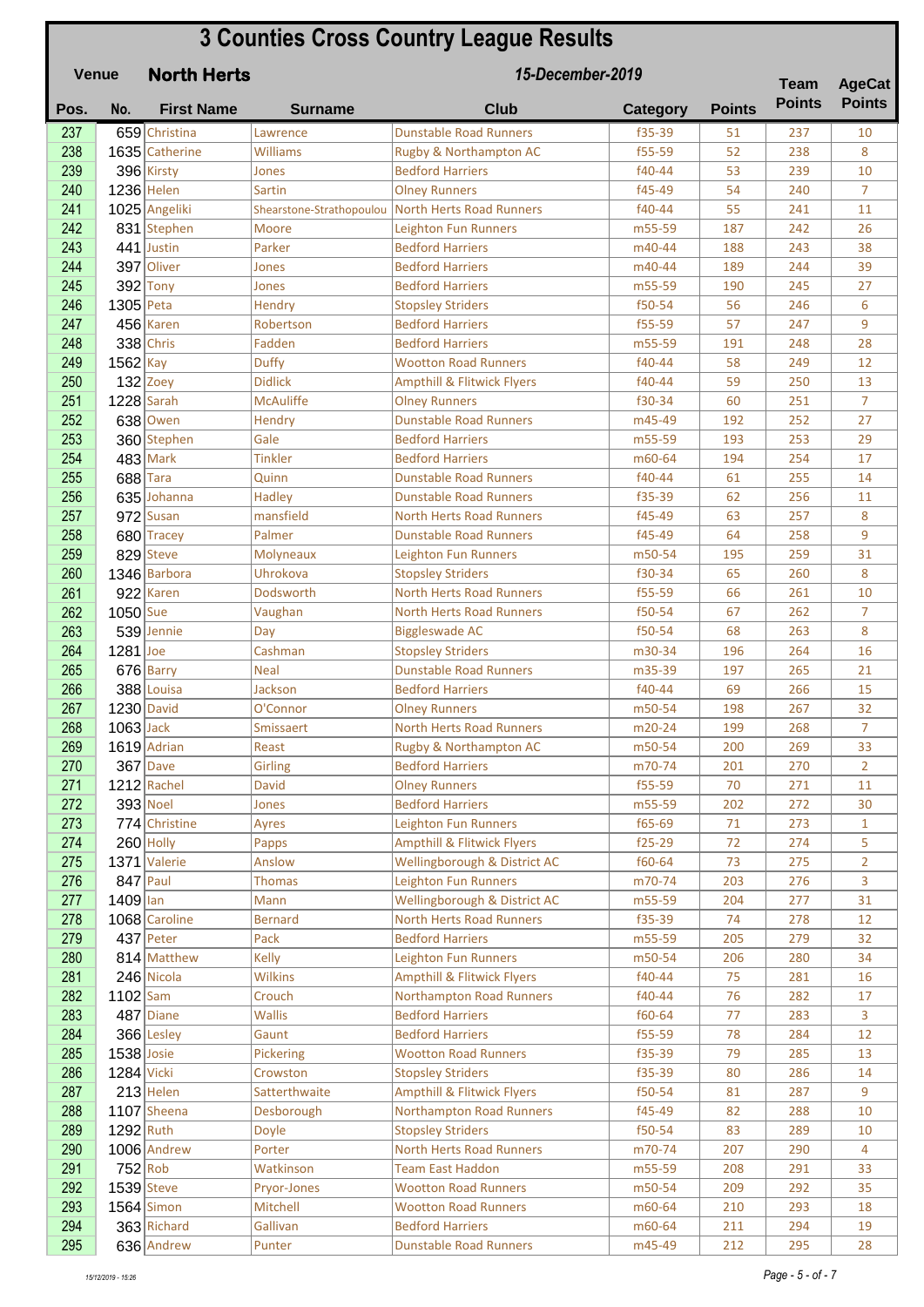## **Pos. No. First Name Surname Club Category Points North Herts 3 Counties Cross Country League Results Venue Team Points 15-December-2019 Team AgeCat Points** 296 347 Debi Fisher Bedford Harriers f25-29 84 296 6 297 218 Christine Sharman Ampthill & Flitwick Flyers Fig. 11 35 297 11 **298 654** Tina Keynon Dunstable Road Runners **f55-59** 86 298 13 299 1090 Stephen Boyce Northampton Road Runners m60-64 213 299 20 300 1151 Rachel Palmer Northampton Road Runners f25-29 87 300 7 301 685 Tara Pountney Dunstable Road Runners f40-44 88 301 18 302 1517 Samantha Inniss Wootton Road Runners 140-44 89 302 19 303 805 David Hanley Leighton Fun Runners m50-54 214 303 36 304 796 Caroline Emerton Leighton Fun Runners | f45-49 | 90 | 304 | 11  $\frac{305}{1012}$  Georgina  $\qquad$  Quayle North Herts Road Runners | f25-29 91 305 | 8 306 126 Rob Cook Ampthill & Flitwick Flyers m60-64 215 306 21 307 1011 Carina Quayle North Herts Road Runners f60-64 92 307 4 308 1105 Charlotte Davis Northampton Road Runners | f17-19 93 308 1 309 101 Paresh Aatkar Ampthill & Flitwick Flyers m50-54 216 309 37 310 164 Laura Johnston Ampthill & Flitwick Flyers | f50-54 94 310 12 311 697 Paul Stack Dunstable Road Runners 1955-59 217 311 34 **312** 410 Elsy Lacy Redford Harriers **f40-44** 95 312 20 **313** 493 Helen Whiting Bedford Harriers **f30-34** 96 313 9 314 183 Emily Mead Ampthill & Flitwick Flyers | 55-39 97 314 15 **315 700** Mel Mwa Sylvester **Dunstable Road Runners** f40-44 98 315 21 **316 1150** Caroline Owers Northampton Road Runners f50-54 99 316 13 317 1261 Philip Abbitt Stopsley Striders m65-69 218 317 1  $\frac{318}{ }$  1315 Evelyn Lutterodt Stopsley Striders F185-49 100 318 12 319 140 Rebecca Fleckney Ampthill & Flitwick Flyers Fits Fiss-39 101 319 16  $\frac{320}{222}$  Dave Stanley Ampthill & Flitwick Flyers and  $5-69$  219 320 2 **321** 308 Rachel Cooke Bedford Harriers **f45-49** 102 321 13 **322 442** Sarah Parker Bedford Harriers **f40-44** 103 322 22 **323** 359 Sara Gale Bedford Harriers **f55-59** 104 323 14 324 1266 Kulwinder Assra Stopsley Striders f50-54 105 324 14 **325 451** Sue Pyecroft Bedford Harriers **f45-49** 106 325 14 326 569 Simon Strong Biggleswade AC 1995 m45-49 220 326 29 327 237 Carrie Malker Ampthill & Flitwick Flyers 17-19 107 327 2 328 816 Clare Kleanthous Leighton Fun Runners f55-59 108 328 15 **329 552** Lynn Hill Hill Biggleswade AC f50-54 109 329 15  $\frac{330}{139}$  1139 Jo Letts Northampton Road Runners f45-49 110 330 15 331 1089 Helen Blackburn Northampton Road Runners | f55-59 | 111 | 331 | 16 **332 1476** Gerald Billis Wootton Road Runners – m75-99 221 332 1 **333 1488 Carl Dillow Wootton Road Runners 19 140-44 1222 1233 1240**  $\frac{334}{848}$  348 Katie Fletcher Bedford Harriers f25-29 112 334 9  $\frac{335}{336}$  1320 Antonia Munn Munn Stopsley Striders F50-54 113 335 1616 336 566 Julie Spavins Biggleswade AC 150-54 114 336 17 **337 911** Hayley Cocks North Herts Road Runners 140-44 115 337 23 338 564 Gareth Saynor Biggleswade AC m50-54 223 338 38 339 1398 Sally Hewitt Wellingborough & District AC f65-69 116 339 2  $\frac{340}{1300}$  1300 Tricia Forde Stopsley Striders f60-64 117 340 5 **341** 1293 Bridget **Drimussis Stopsley Striders FTS5-59** 118 341 17  $\frac{342}{ }$  398 Richard Joy Bedford Harriers 1988 342 224 342 223 343 1091 Chrissy Boyce Northampton Road Runners | f60-64 | 119 | 343 | 6  $\frac{344}{147}$  Pat Godfrey Ampthill & Flitwick Flyers f65-69 120 344 3 **345** 1206 Liz Conibere Olney Runners 1985 121 345 4 346 548 Colin Harries Biggleswade AC m70-74 225 346 5  $\frac{347}{1280}\begin{bmatrix}$  1280 Jill Bywaters Stopsley Striders F50-54 122 347 18 348 298 Jack Chana Bedford Harriers m65-69 226 348 3  $\frac{349}{ }$  1348 Hilary Milman Stopsley Striders 1988 123 123 349 19 **350 474** Sylvia Snowling Bedford Harriers **f**60-64 124 350 7  $\frac{351}{351}$  1343 Sylvia Thomas Stopsley Striders F55-59 125 351 18  $\frac{352}{ }$  1322 Kate Mutter Stopsley Striders F30-34 126 352 10 353 215 Dave Sedgley Ampthill & Flitwick Flyers m75-99 227 353 2  $354$  1330 Maria 128 Petts Stopsley Striders 140-44 127 354 24